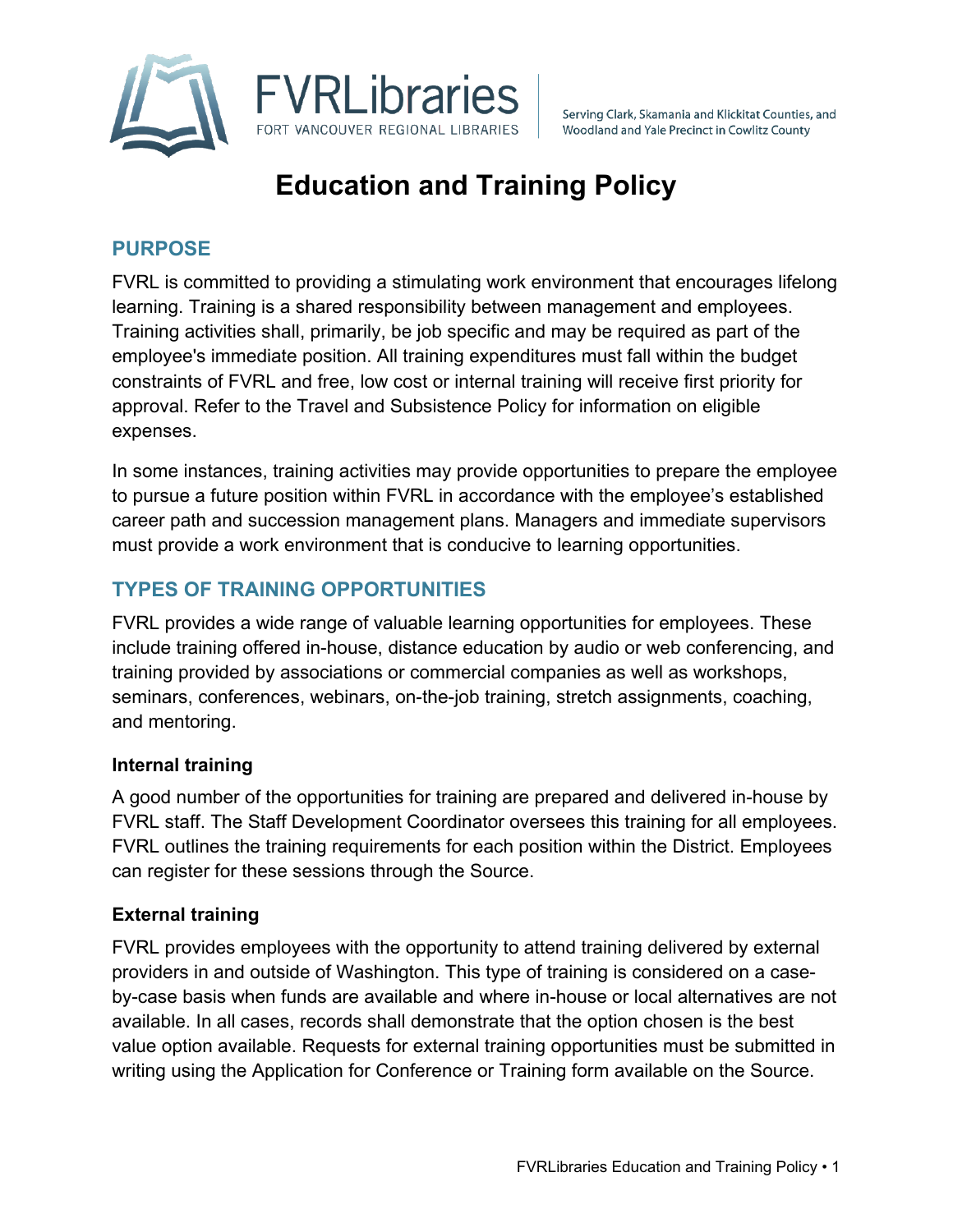## **Training categories**

The following categories of training are outlined in the Employee Development Profiles for each job:

- **New Employee Orientation (NEO)**: Mandatory training that must be completed prior to the employee's first shift.
- **Reference and Circulation**: Mandatory training required for branch positions. This training should be completed within the first three months.
- **Required for position by FVRL**: Training designed to develop additional skills/knowledge necessary for performance in the employee's current job. Training spans a period of approximately 6 months to three years and varies based on job descriptions and/or responsibilities of the employee.
- **Enhances Abilities**: Training related to job duties that can improve skills/knowledge beyond the minimum required for performance.
- **Professional Development**: Training related to job duties that provide additional skills/knowledge to support an employee's career growth.
- **Mandatory Training**: Any activity in which participation is required by FVRL as a condition of employment. Such required training normally involves acquiring skills or knowledge directly related to the staff member's current position. All eligible expenses related to mandatory training will be paid for by FVRL.

## **Eligibility criteria**

- All Permanent Full-time (FT) and Part-time (PT) and Substitute employees must attend most courses identified in the first three training categories under Internal Training as identified above.
- Permanent FT and PT employees may be supported to attend other categories of training provided there is available funding.
- The opportunity is advantageous to FVRL and the employee.

| <b>ALA/PLA/ULC</b>              | 30% |
|---------------------------------|-----|
| <b>WLA/WALE/PNLA</b>            | 20% |
| Other educational opportunities | 20% |
| Mandatory                       | 10% |
| Web-based                       | 10% |
| Discretionary                   | 10% |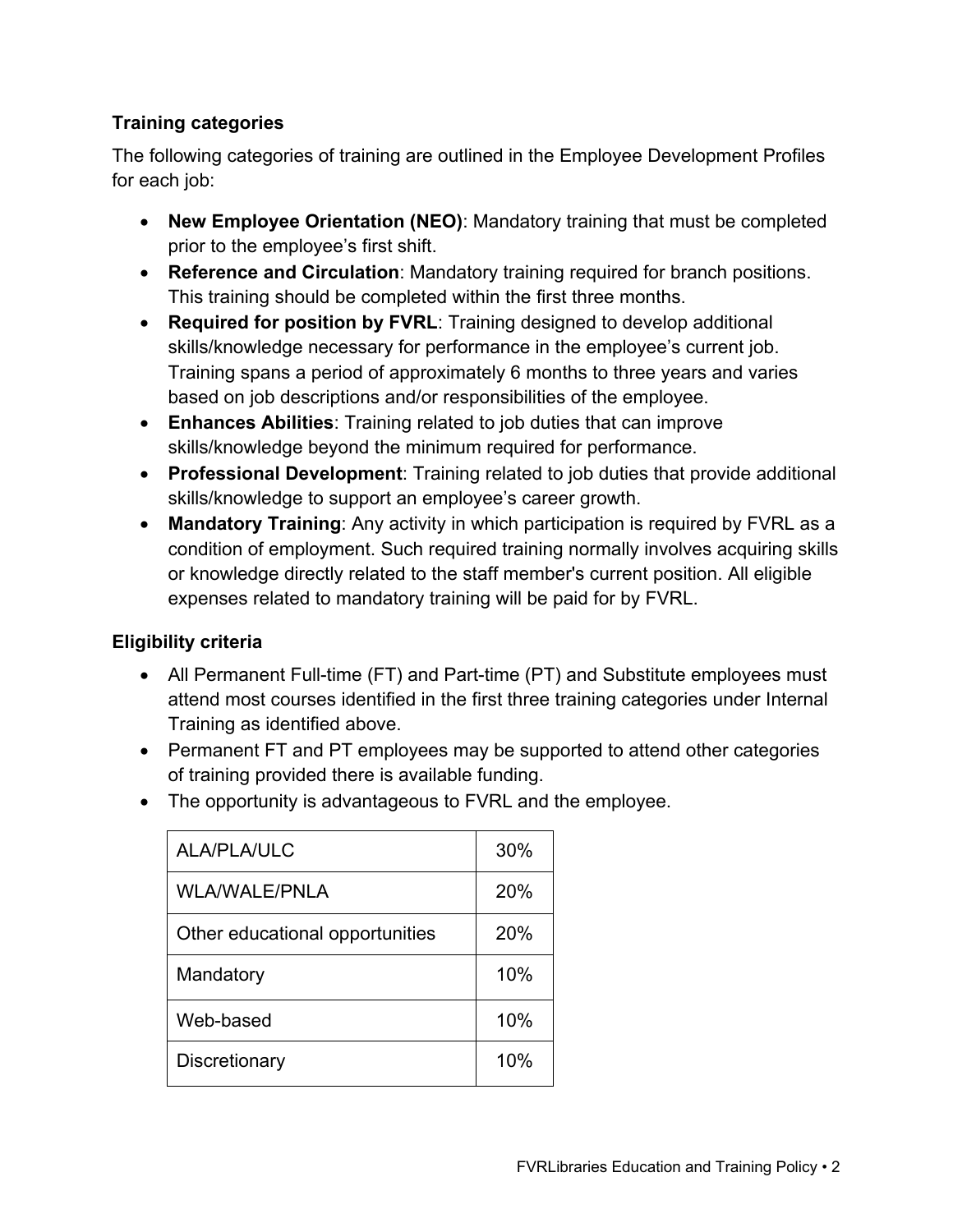- Employees who have not attended a conference in the past two years will receive preference over those who have attended a conference in the past year.
- Mandatory or position-related training may take precedence over voluntary or self-selected opportunities.
- Participating on committees for WLA or ALA/PLA will be supported as much as possible.
- Presenting at conferences is encouraged if relevant to position.
- A probationary waiting period of up to 12 months may be waived by the Executive Director or their designee when conference attendance is at the request of FVRL.

# **Accessibility**

Training practices and learning activities shall provide fair and equitable treatment of all employees including, notifying employees about the availability of accommodation for trainees with disabilities and consulting with any employee who requests an accommodation in a manner that takes into account the employee's accessibility needs due to disability. This includes, but is not limited to, the provision of accessible formats and communication supports.

# **RESPONSIBILITIES**

## **Administrative Team**

- Support employee participation in development and learning opportunities designed to meet department/branch objectives and job requirements.
- Set annual budget for training support and reimbursement.

## **Manager and supervisor**

- Identify and ensure employee learning goals are aligned with operational and legislated requirements as well as core performance competencies.
- Work with Human Resources to identify training and development needs.
- Provide employees with the development and learning opportunities necessary to achieve organizational objectives and meet present and future job requirements while ensuring responsible spending.
- Approve training requests.
- Coach and mentor employees.

# **Employee**

- Discuss their learning needs and course attendance with their supervisor.
- Upgrade and improve their skills, knowledge, and abilities through various learning mechanisms as required.